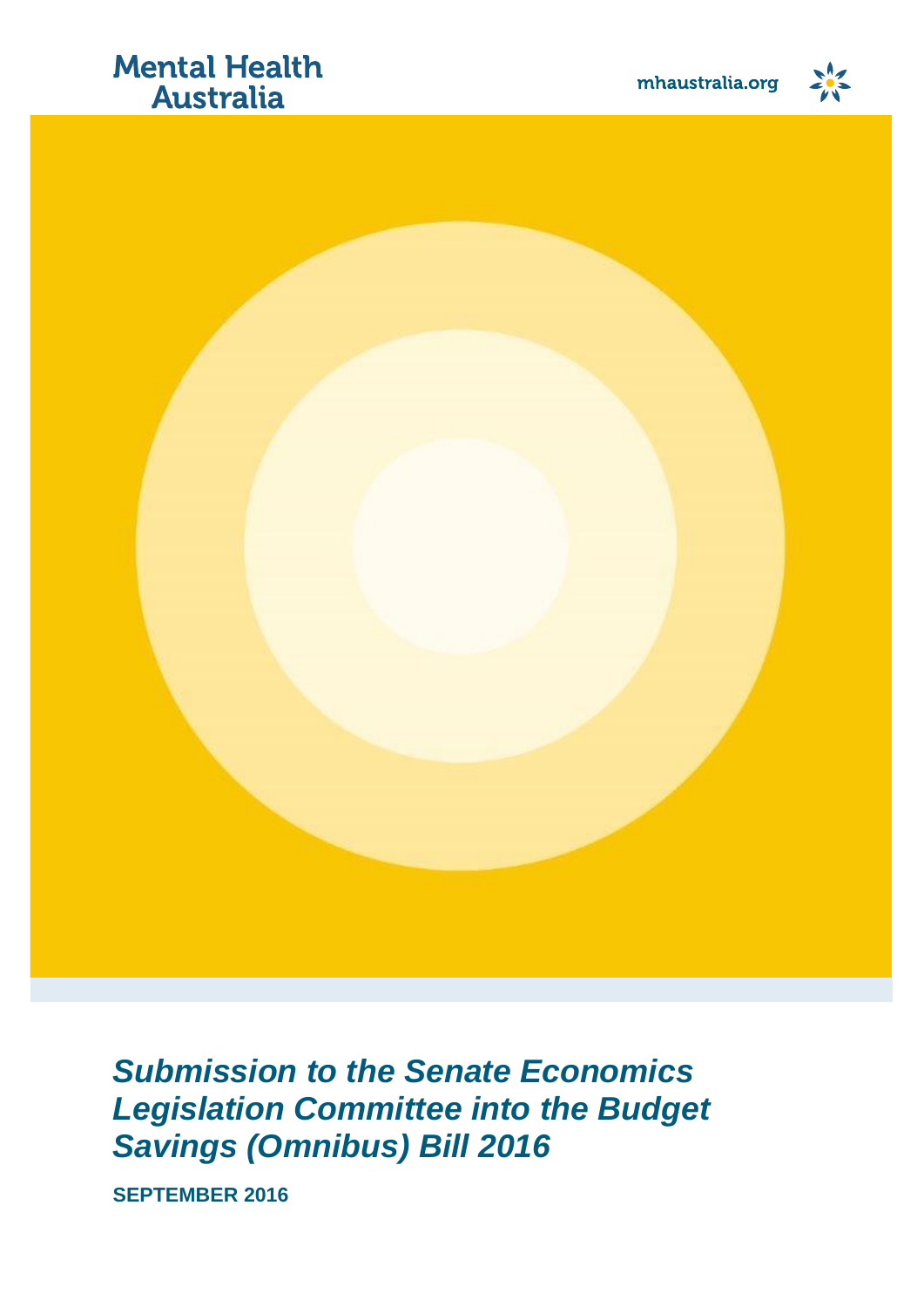## **Contents**

| Overview                                                                       | 3 |
|--------------------------------------------------------------------------------|---|
| Remand                                                                         | 3 |
| People who are unfit to plead, or found not guilty by reason of mental illness | 5 |
| Assisting people to transition back into society                               | 5 |
| A better use of the savings                                                    | 6 |
| About Mental Health Australia                                                  | 8 |
|                                                                                |   |

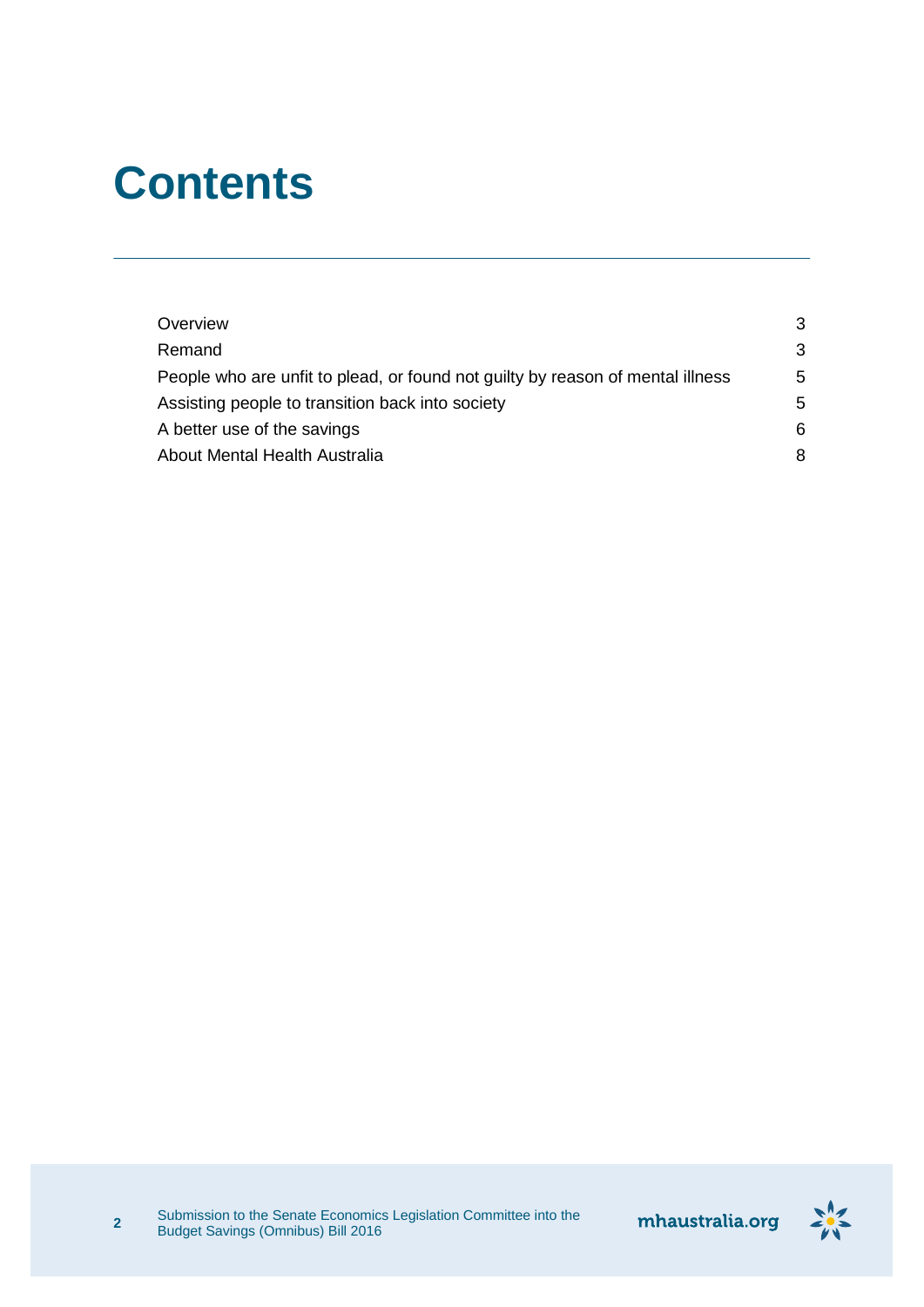#### <span id="page-2-0"></span>**Overview**

Thank you for the invitation to make a submission to the Senate Economics Legislation Committee Inquiry into the *Budget Savings (Omnibus) Bill 2016* ('the Bill').

Mental Health Australia is very concerned about Schedule 20 of the Bill, which would remove social security payments from some people in psychiatric confinement. This measure was the subject of consideration by the Senate Standing Committee on Community Affairs, in the previous Parliament.

Neither the current Explanatory Memorandum, nor the 2014 Explanatory Memorandum provides any data on the number of people this might apply to, or the numbers of people being held across Australia who are unfit to plead, or found not guilty by reasons of mental illness. This ongoing lack of data is a major concern, because it is impossible to quantify the impact of the Bill at a population level; it is equally difficult to understand what quantum of savings might flow to the Commonwealth as a result. Mental Health Australia raised these and other issues in its evidence to the2014 Community Affairs Committee Inquiry. This feedback is presented below for the (current) Committee's consideration, along with the (previous) Committee's response where applicable

Mental Health Australia recommends the Committee seek detailed evidence from the Department of Social Services on the assumptions and the costings underpinning this aspect of the Bill before forming a view on its impact in human and financial terms.

#### <span id="page-2-1"></span>**Remand**

**3**

 $\overline{a}$ 

The Explanatory Memorandum for the Bill states:

*These people will be treated in the same way as a person who is in gaol having been convicted of an offence, or who is remanded in custody while awaiting trial after being charged with an offence.*

The government stated in the 2014 Mid Year Economic and Fiscal Outlook (MYEFO), when this measure was first announced, that "[t]his will ensure the same social security treatment of people in the criminal justice system whether they reside in a psychiatric or penal institution."

However, given that people with a mental illness are more likely to be remanded in custody than people without a mental illness, the practical impact of the Bill is discriminatory, and does not ensure the same treatment.

It is wrong to assume that, given that the Bill only applies to "serious offences," the majority of people will be remanded in custody. Many of the offences covered by this Bill have a presumption in *favour* of bail (including many assault and wounding charges, using a weapon to resist arrest, and affray).<sup>1</sup> Therefore, the reasons why people are remanded in custody needs to be considered to understand the practical impact of this legislation.



<sup>1</sup> All examples are from NSW. Source: http://www.judcom.nsw.gov.au/publications/benchbks/local/bail\_presumptions.html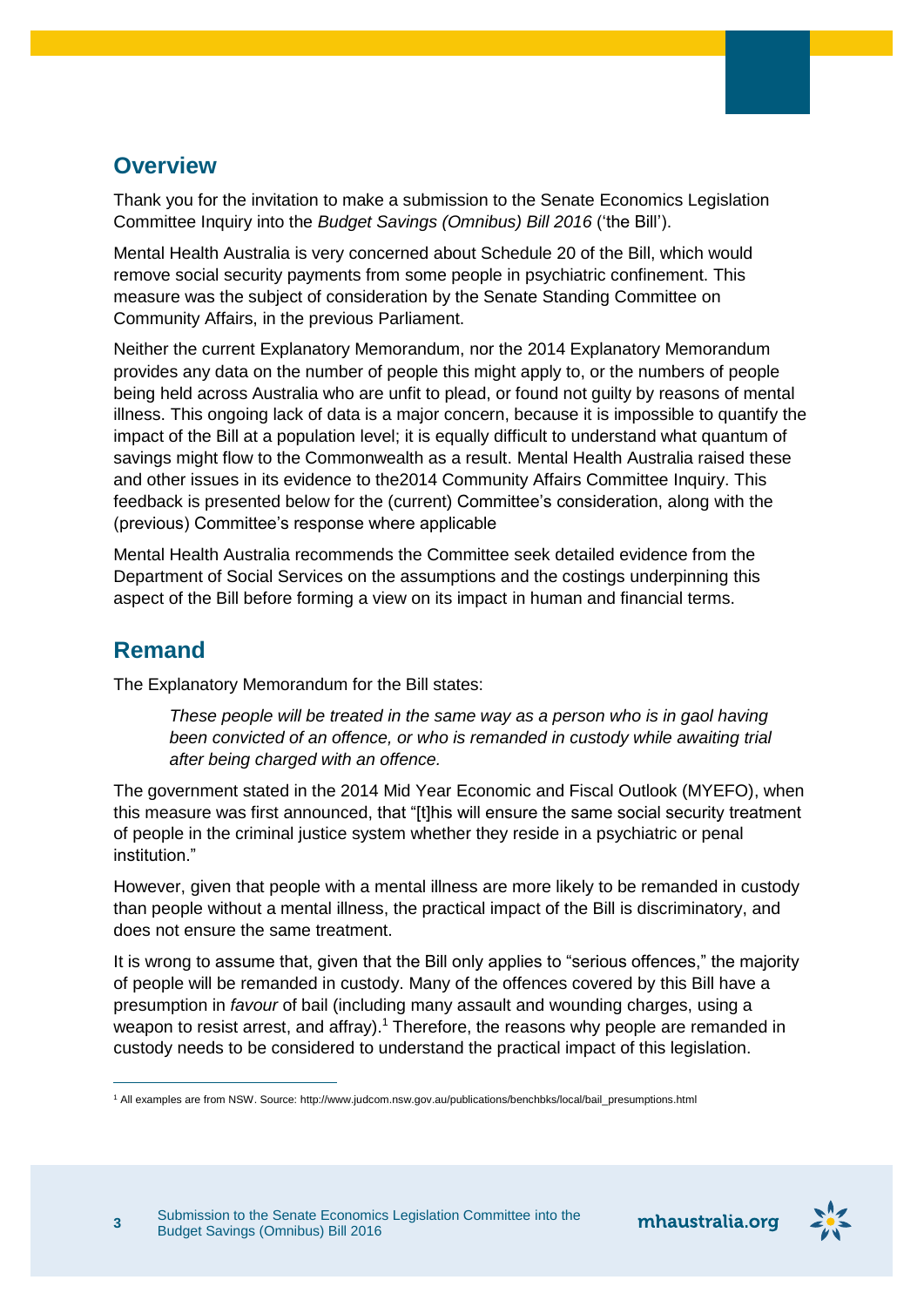Research indicates that mental health status appears to be a significant factor in decisions around remand and bail. 2

Submissions to the New South Wales (NSW) Law Reform Commission's report on *People with cognitive and mental health impairments in the criminal justice system<sup>3</sup>* pointed out:

*that the lack of an appropriate residence, treatment arrangements, provision for care and employment make it more difficult for a person with a cognitive impairment to be granted bail. In particular, the lack of appropriate supports and services may mean that it is difficult to satisfy the court's concern about the protection of the community.*

Indeed, even the NSW Director of Public Prosecutions recognised that it is "very hard for mentally impaired offenders to get bail."

Victorian research also indicates that mental health and drug use is now a predominant factor in deciding bail - rather than the nature of the offence or the criminal history of the person.<sup>4</sup>

One research paper has found that "some bail decision-makers argue that defendants with mental illness were remanded 'because there was a better prospect of defendants accessing some form of treatment.'… and bail decision-makers feel unable to grant bail without a secure facility to provide care for them."<sup>5</sup> This means people are being remanded as a form of forced treatment. It is not appropriate for the *Social Security Act* to treat these remandees in the same way as other remandees, particularly in cases where the person may not have been remanded if it wasn't for their mental illness.

Thus, the proposed legislation creates indirect, systemic discrimination against people with mental illness. Therefore, the Bill should not proceed in its current state.

Instead, the government should focus on keeping people out of prison and remand in the first place, by ensuring that appropriate mental health services are being offered in the community.

**Recommendation 1:** The Bill should not proceed in its current state, as it further entrenches systemic discrimination against people with a mental illness.

**Recommendation 2:** Should the Bill proceed, it should be amended to only cover offences where there is a legislative presumption *against* bail, or where bail is only granted in exceptional circumstances, such as murder, drug offences involving children and certain firearms offences.





 $\overline{a}$ <sup>2</sup> [http://www.jss.org.au/files/Docs/policy-and-advocacy/publications/Young\\_people\\_in\\_remand\\_in\\_Victoria\\_-](http://www.jss.org.au/files/Docs/policy-and-advocacy/publications/Young_people_in_remand_in_Victoria_-_Balancing_individual_and_community_interests.pdf)

[\\_Balancing\\_individual\\_and\\_community\\_interests.pdf](http://www.jss.org.au/files/Docs/policy-and-advocacy/publications/Young_people_in_remand_in_Victoria_-_Balancing_individual_and_community_interests.pdf)

<sup>3</sup> <http://www.lawreform.lawlink.nsw.gov.au/agdbasev7wr/lrc/documents/pdf/report%20138.pdf>

<sup>4</sup> Sarre, Rick, Sue King, and David Bamford (2006). Remand in Custody: Critical Factors and Key Issues. Trends & issues in crime and criminal justice No 310. Canberra, Australian Institute of Criminology.

<sup>5</sup> King, Sue, David Bamford, and Rick Sarre (2005). Factors That Influence Remand in Custody: Final Report to the Criminology Research Council. Criminology Research Council commissioned report. Canberra, Criminology Research Council.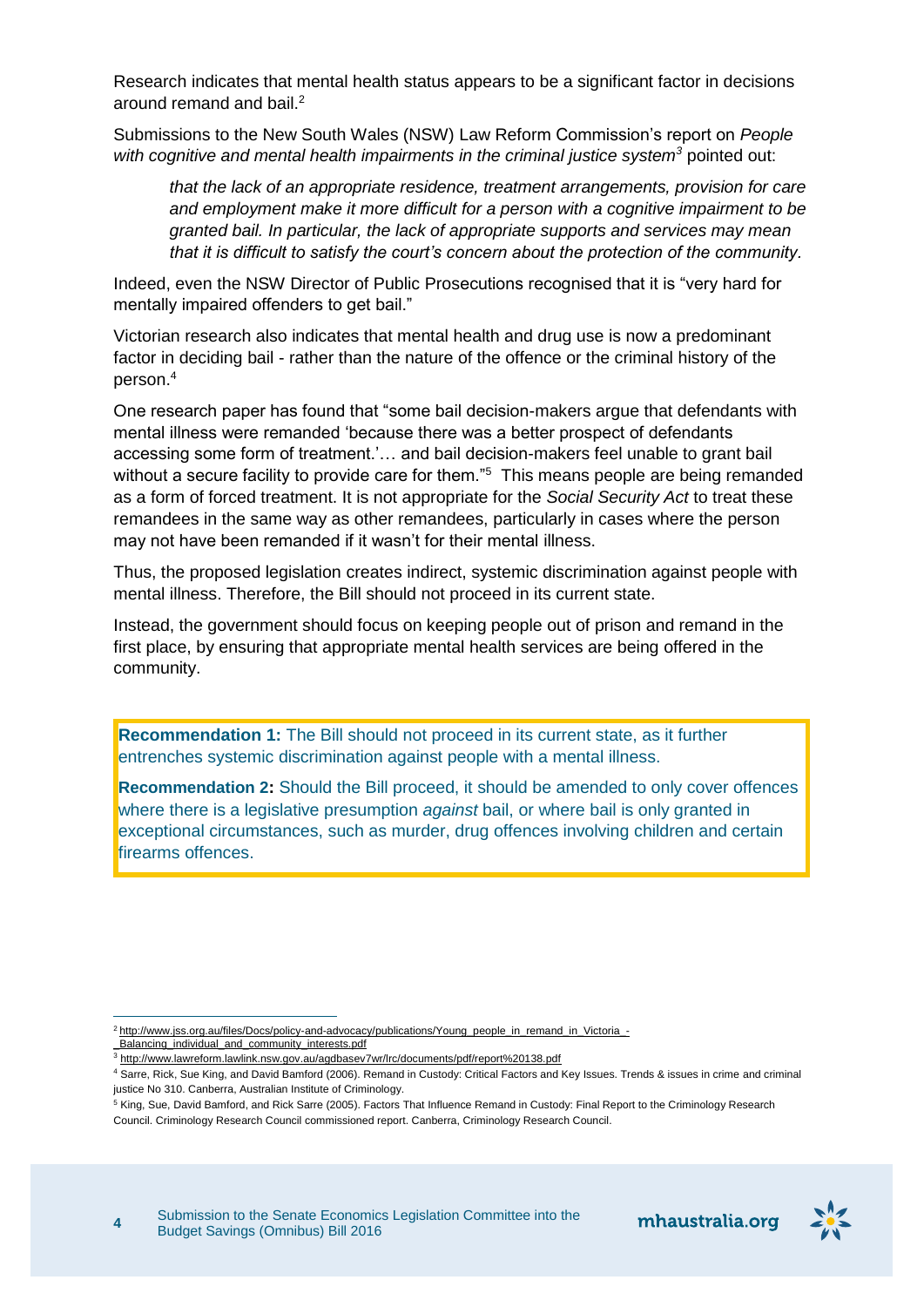#### <span id="page-4-0"></span>**People who are unfit to plead, or found not guilty by reason of mental illness**

The Bill also impacts on people who are under psychiatric confinement after being found unfit to plead, or found not guilty by reason of mental illness.

The circumstances under which this type of psychiatric confinement can occur differ from jurisdiction to jurisdiction. People held under mental impairment legislation have not been convicted of a crime. They have been found not to be morally culpable due to disability or mental illness, and their differing status under the law reflects this. They are held for the purpose of therapy and treatment – not because they are guilty of an offence. It is not appropriate that people under such legislation be treated equally with prisoners.

In many jurisdictions there are no statutory limits on the period of detention for those found unfit to stand trial. This means people can be detained for much longer than they may have been imprisoned had they been found guilty. The Tasmanian Forensic Tribunal has found patients placed on a mental health order are confined for substantially longer than they would have been had they been found guilty of the same offence (with the exception of murder).<sup>6</sup>

We note that the Australian Law Reform Commission recommended:

*State and territory laws governing the consequences of a determination that a person is ineligible to stand trial should provide for: (a) limits on the period of detention that can be imposed; and (b) regular periodic review of detention orders.<sup>7</sup>*

**Recommendation 3:** The Commonwealth, through the COAG Law, Crime and Community Safety Council, should encourage states and territories to implement the recommendations of the Australian Law Reform Commission around the laws governing the consequences of a determination that a person is ineligible to stand trial.

#### <span id="page-4-1"></span>**Assisting people to transition back into society**

The proposal provides that social security payments may recommence "during…. a period of integration back into the community." However, the Bill doesn't define that period, and instead gives the power to the Minister to set out the definition of "a period of integration." The Explanatory Memorandum explains:

*After a point in this period of integration, it will be necessary for a person to have access to funds to assist the person with costs of living and to provide the person with autonomy as they prepare for re-establishing themselves in the community.*

The Explanatory Memorandum goes on to say that "a period of integration back into the community for a person is where the person regularly spends a set number of nights in a fortnight outside of the psychiatric institution." The 2015 Explanatory Memorandum originally gave the example of six nights per fortnight. If this example was implemented, it

 $\overline{a}$ 



<sup>6</sup> https://www.alrc.gov.au/sites/default/files/pdfs/publications/fr124.\_chapter\_7\_access\_to\_justice.pdf 7 Ibid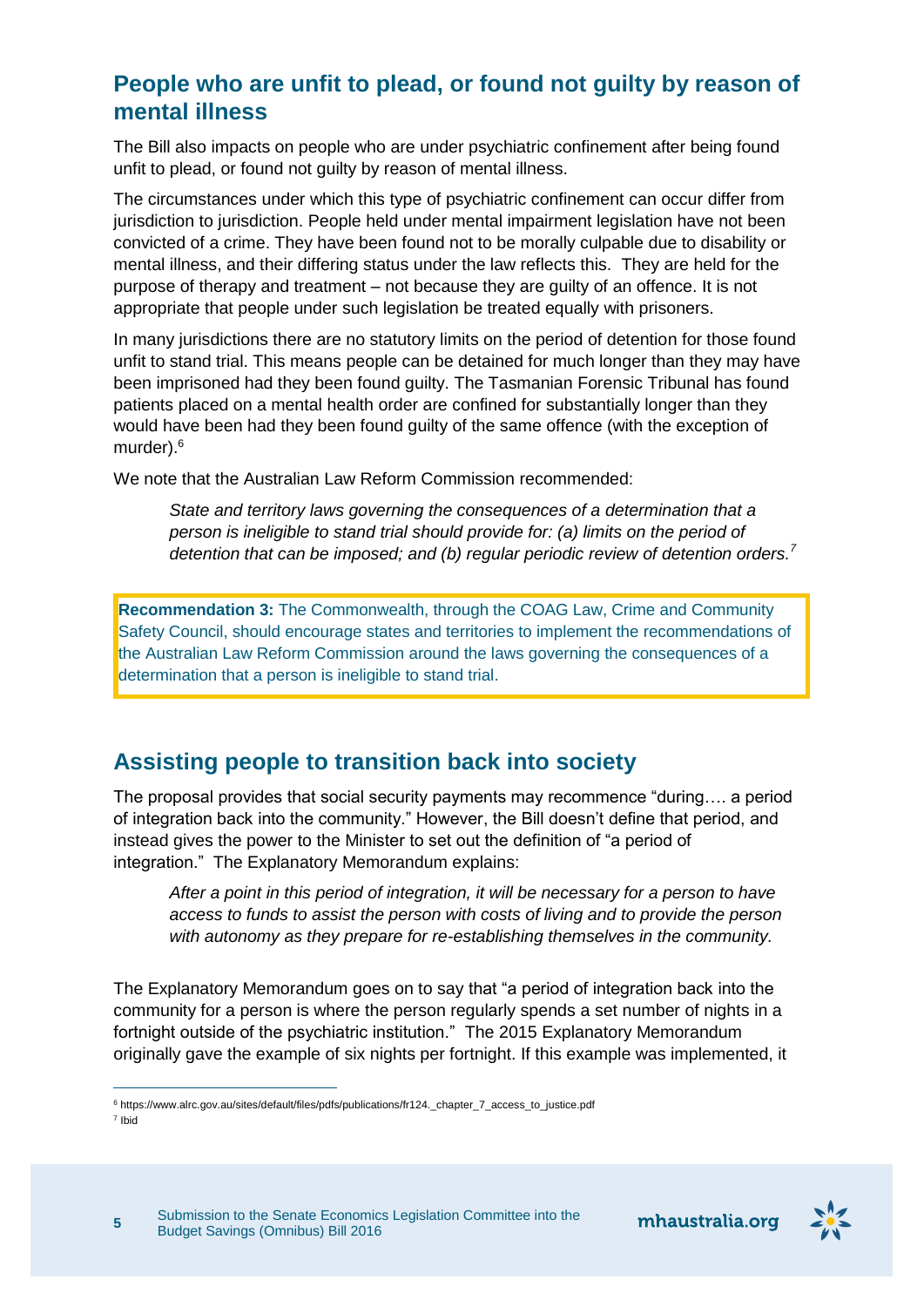could mean people who have leave from an institution five nights a fortnight would receive no payments. This would make it impossible for them to effectively integrate back into the community, and would likely lead to homelessness.

This should be amended to be consistent with periodic detention. Currently, if a person is detained periodically, they are not paid a social security payment for those whole days that they are imprisoned. For example, a person in weekend detention from Friday night to Sunday afternoon is only imprisoned for one whole day, i.e. Saturday. This means the person's payment is only suspended for one day as a result of this detention.<sup>8</sup>

Such concerns were recognised by the Community Affairs committee, and the majority report specifically recommended that "the Department continue with its proposed consultation on the definition of a 'period of integration'"<sup>9</sup> . However, more than a year after that report was released, the new Explanatory Memorandum provides no further details about this key issue.

**Recommendation 4:** Should the Bill proceed, it should be amended to ensure whenever a person is granted leave from a psychiatric institution and expected to sleep outside the institution, their payments should be re-activated, consistent with the rules around periodic or weekend detention.

In Mental Health Australia's original submission in 2015, it was also unclear whether the impact of this Bill will be that payments will be "suspended" or "cancelled." This would have made a significant difference for those individuals affected: if the payment is only "suspended" it can be very quickly reinstated when the person leaves psychiatric confinement. However, if the payment is cancelled, the person needs to completely re-apply for the payment, which is time consuming, complex and confusing – in particular if the person hasn't had access to appropriate mental health care while in confinement. In evidence to the Committee, the Department of Social Services clarified that "payments were intended to be suspended for two years in the first instance, and then cancelled after that period."<sup>10</sup> Mental Health Australia welcomes that clarification.

#### <span id="page-5-0"></span>**A better use of the savings**

If the measure does proceed, it is vital the Government reinvest the forecast savings (\$37.8m over four years, and approximately \$13m per year after that) into mental health services for people in prison and transitioning back into the community after being released. It is not good enough that these funds are used to "repair the budget," as stated when this measure was first announced. The National Mental Health Commission's 2013 Report Card showed:<sup>11</sup>

 $\overline{a}$ 



<sup>8</sup> Guide to the Social Security Law, Section 3.1.4.10 (http://guides.dss.gov.au/guide-social-security-law/3/1/4/10).

<sup>&</sup>lt;sup>9</sup> Recommendation 2 of

http://www.aph.gov.au/Parliamentary\_Business/Committees/Senate/Community\_Affairs/Social\_Services\_2015/~/media/Committees/clac\_ctte/So cial\_Services\_2015/b01.pdf

<sup>10</sup> Paragraph 2.28 of

[http://www.aph.gov.au/Parliamentary\\_Business/Committees/Senate/Community\\_Affairs/Social\\_Services\\_2015/~/media/Committees/clac\\_ctte/So](http://www.aph.gov.au/Parliamentary_Business/Committees/Senate/Community_Affairs/Social_Services_2015/~/media/Committees/clac_ctte/Social_Services_2015/c02.pdf) [cial\\_Services\\_2015/c02.pdf](http://www.aph.gov.au/Parliamentary_Business/Committees/Senate/Community_Affairs/Social_Services_2015/~/media/Committees/clac_ctte/Social_Services_2015/c02.pdf)

<sup>11</sup> http://www.mentalhealthcommission.gov.au/our-2013-report-card/feeling-safe,-stable-and-secure/the-justice-system-and-mental-health.aspx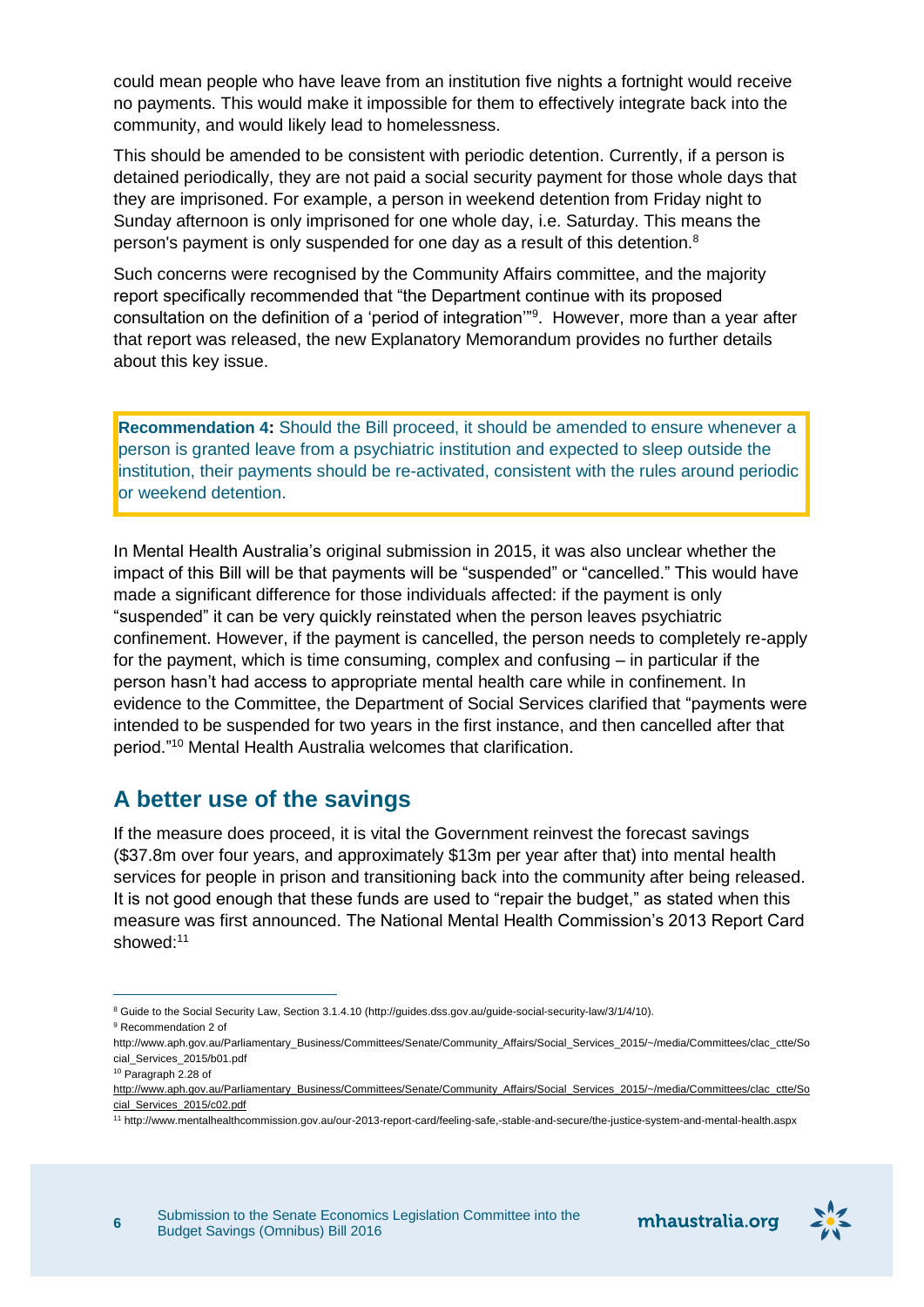- *In 2012 almost two in five people when entering prison reported they had a history of mental illness. This is almost double the 12-month prevalence of mental illness in the general population.*
- *In a 2012 survey 33 per cent of prisoners who had been told they had a mental health condition had been in prison five or more times, compared to 26 per cent of prisoners who had no condition.*
- *People in the community who have been in prison report twice the prevalence of any 12-month mental disorder compared to people with no history of imprisonment.*

The National Mental Health Commission's 2013 Report Card included detailed recommendations on the interaction between mental health and the criminal justice system, including:

*Recommendation 17: Where people with mental health difficulties, their families and supporters come into contact with the justice system and forensic services, practices which promote a rights and recovery focus and which will reduce recidivism must be supported and expanded. These include:* 

- *diversion services to create pathways for people with mental health problems away from prison and into support and treatment;*
- *justice reinvestment for Aboriginal and Torres Strait Islander peoples and people with mental health issues who are in contact with the justice system; and*
- *arrangements that give better rights protection, supported transitions and followup for people with mental health issues in custody, prison and forensic facilities when they are released or discharged. These must include step-down forensic services and supported community accommodation<sup>12</sup>*

This area was also identified as a priority in successive National Mental Health Plans.

<span id="page-6-0"></span>**Recommendation 5:** Should the Bill proceed, the savings should be redirected into other mental health services, in particular for people being released from prison, remand or other psychiatric confinement.

 $\overline{a}$ 



<sup>&</sup>lt;sup>12</sup> http://www.mentalhealthcommission.gov.au/media/94321/Report\_Card\_2013\_full.pdf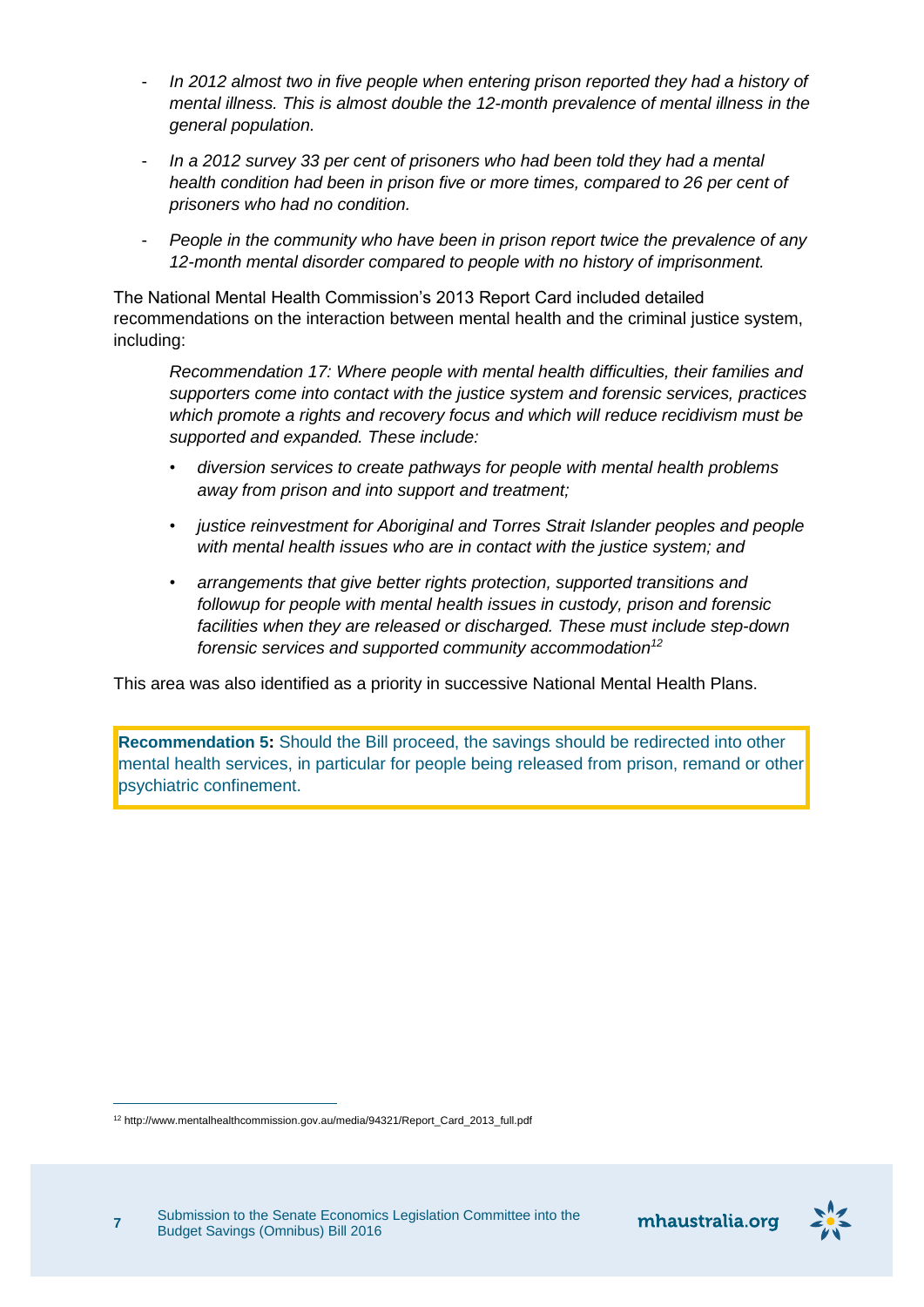#### **About Mental Health Australia**

Mental Health Australia is the peak, national non-government organisation representing and promoting the interests of the Australian mental health sector and committed to achieving better mental health for all Australians. It was established in 1997 as the first independent peak body in Australia to represent the full spectrum of mental health stakeholders and issues. Mental Health Australia members include national organisations representing consumers, carers, special needs groups, clinical service providers, public and private mental health service providers, researchers and state/territory community mental health peak bodies.

Mental Health Australia aims to promote mentally healthy communities, educate Australians on mental health issues, influence mental health reform so that government policies address all contemporary mental health issues, conduct research on mental health issues, and carry out regular consultation to represent the best interests of our members, partners and the community. These endeavours in education and policy reform are matched by our commitment to researching more innovative approaches to the provision of mental health care. In addition, Mental Health Australia continues to focus on the human rights of people with a mental illness.

Mental health issues affect one in every five Australians. We cannot afford to be complacent in our efforts to achieve changes to our mental health care system when we consider the impact of mental health on our community.

The contact for this Submission is Daniel Casey, Manager, Policy and Projects, 02 6285 0845.

**8**